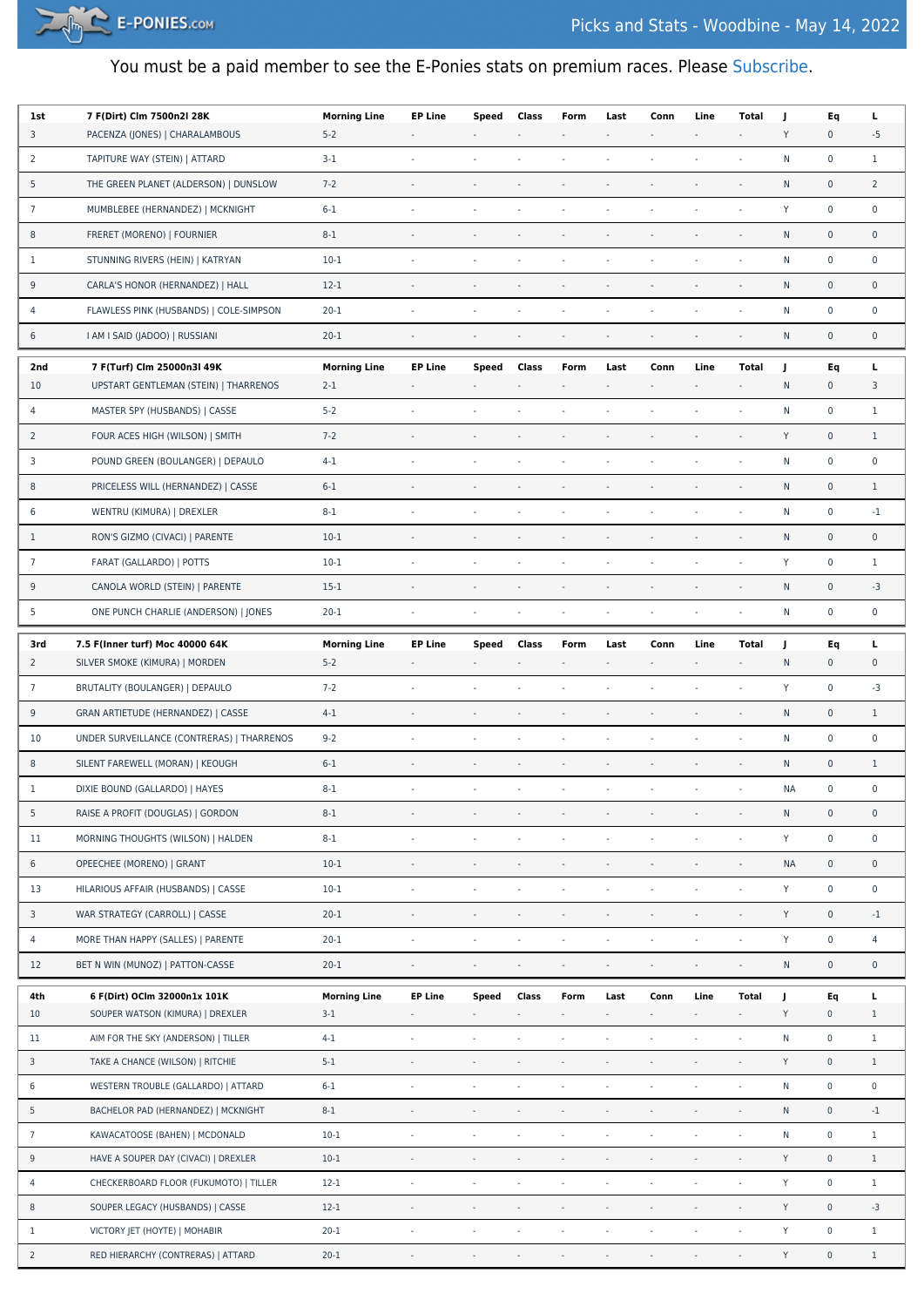$\sqrt{m}$  E-PONIES.com

## Picks and Stats - Woodbine - May 14, 2022

| 5th             | 9 F(Dirt) Md Sp Wt 123K                 | <b>Morning Line</b> | <b>EP Line</b>           | Speed                    | Class                    | Form                     | Last                     | Conn                     | Line                     | <b>Total</b>             | J         | Eq                  | L                   |
|-----------------|-----------------------------------------|---------------------|--------------------------|--------------------------|--------------------------|--------------------------|--------------------------|--------------------------|--------------------------|--------------------------|-----------|---------------------|---------------------|
| 4               | CURLIN CANDY (BOULANGER)   DEPAULO      | $2 - 1$             |                          |                          |                          |                          |                          |                          |                          |                          | N         | $\mathsf{O}\xspace$ | $\mathbf{1}$        |
| $7\overline{ }$ | MOQADAMA (CARROLL)   CASSE              | $5 - 2$             | $\sim$                   | $\sim$                   | $\sim$                   | $\sim$                   |                          |                          | ÷,                       | $\blacksquare$           | ${\sf N}$ | $\mathbf 0$         | $\pmb{0}$           |
| 3               | LADY BREW (WILSON)   CHIRCOP            | $4 - 1$             | $\sim$                   |                          |                          |                          |                          |                          |                          |                          | Y         | $\mathsf{O}\xspace$ | $\mathbf{1}$        |
| $\mathbf{1}$    | LADY MOONSHINE (HUSBANDS)   CASSE       | $6 - 1$             | $\overline{\phantom{a}}$ | $\sim$                   |                          |                          |                          |                          |                          | $\overline{\phantom{a}}$ | Y         | $\mathbf 0$         | $\pmb{0}$           |
| $\overline{2}$  | AWESOME STREET (FLORES)   SIMON         | $8 - 1$             | $\overline{\phantom{a}}$ | $\sim$                   |                          | $\sim$                   |                          |                          |                          | $\overline{\phantom{a}}$ | N         | $\mathsf{O}\xspace$ | $\pmb{0}$           |
| 5               | BRIENNE OF TARTH (HERNANDEZ)   ATTARD   | $12-1$              | ÷,                       |                          |                          |                          |                          |                          |                          |                          | N         | $\mathbf 0$         | $\pmb{0}$           |
| 6               | HUSHEMUP (STEIN)   NOSOWENKO            | $20 - 1$            | $\overline{\phantom{a}}$ | $\overline{\phantom{a}}$ |                          |                          |                          |                          |                          | $\overline{\phantom{a}}$ | Y         | $\mathbf 0$         | $\pmb{0}$           |
| 8               | IT'S ON YOU (CONTRERAS)   MINSHALL      | $20 - 1$            | $\sim$                   | $\sim$                   | $\sim$                   | $\sim$                   | $\sim$                   |                          | $\overline{\phantom{a}}$ | ÷,                       | ${\sf N}$ | $\pmb{0}$           | $\mathbf{1}$        |
| 6th             | 7.5 F(Inner turf) OCIm 40000 60K        | <b>Morning Line</b> | <b>EP Line</b>           | Speed                    | Class                    | Form                     | Last                     | Conn                     | Line                     | <b>Total</b>             | J         | Eq                  | г                   |
| 9               | WAVE BABY (SALLES)   DIXON              | $5 - 2$             | $\overline{\phantom{a}}$ |                          |                          |                          |                          |                          |                          | $\overline{\phantom{a}}$ | N         | $\mathbf 0$         | 0                   |
| $7\overline{ }$ | BLUE MAX (KIMURA)   DOYLE               | $3-1$               | $\sim$                   | ÷,                       | $\sim$                   |                          |                          |                          |                          | ÷,                       | N         | $\mathbf 0$         | 0                   |
| $\overline{2}$  | VICTORY TOWN (HUSBANDS)   ATTARD        | $5-1$               | $\overline{\phantom{a}}$ | ÷,                       |                          |                          |                          |                          |                          | $\overline{\phantom{a}}$ | N         | $\mathsf{O}\xspace$ | $\pmb{0}$           |
| 4               | JACKIE'S PRIDE (HERNANDEZ)   BUTTIGIEG  | $6 - 1$             | ÷.                       | ÷.                       |                          |                          |                          |                          |                          | ÷,                       | Y         | $\mathsf 0$         | $\mathbf 0$         |
| $\mathbf{1}$    | GRANDSON (FUKUMOTO)   LEBLANC           | $8 - 1$             | $\sim$                   | $\sim$                   | $\overline{\phantom{a}}$ |                          |                          |                          |                          | $\overline{\phantom{a}}$ | Y         | $\mathbf 0$         | $\mathsf{O}\xspace$ |
| 6               | SUNRISE DRIVE (GALLARDO)   KRCZMAR      | $8-1$               | $\sim$                   | $\sim$                   | $\overline{\phantom{a}}$ | $\sim$                   |                          |                          |                          | ÷,                       | N         | $\mathbf 0$         | $-1$                |
| 5               | WHERE'S NEAL (STEIN)   VELLA            | $10-1$              | ÷,                       |                          |                          |                          |                          |                          |                          |                          | N         | $\pmb{0}$           | $\mathbf 0$         |
| 3               | GATLING GUN (MORAN)   MINSHALL          | $12 - 1$            | $\sim$                   | ÷,                       |                          | $\sim$                   |                          |                          |                          | ÷,                       | Y         | $\mathsf 0$         | $\pmb{0}$           |
| 8               | SMALL TALK (CALLAGHAN)   CALLAGHAN      | $20 - 1$            | $\sim$                   | $\overline{\phantom{a}}$ | $\overline{\phantom{a}}$ | $\sim$                   | $\overline{\phantom{a}}$ | $\overline{\phantom{a}}$ | $\overline{\phantom{a}}$ | $\blacksquare$           | ${\sf N}$ | $\mathsf{O}\xspace$ | $\pmb{0}$           |
| 7th             | 6 F(Dirt) BalladeB100k 100K             | <b>Morning Line</b> | <b>EP Line</b>           | Speed                    | Class                    | Form                     | Last                     | Conn                     | Line                     | Total                    | J         | Eq                  | г                   |
| 9               | ARTIE'S PRINCESS (HUSBANDS)   JOSEPH    | $3-1$               | $\overline{\phantom{a}}$ |                          |                          |                          |                          |                          |                          | $\overline{\phantom{a}}$ | Y         | $\mathbf 0$         | $\overline{2}$      |
| 6               | <b>GOLDEN VISION (KIMURA)   ATTARD</b>  | $4 - 1$             | $\sim$                   | $\sim$                   |                          |                          |                          |                          |                          |                          | N         | $\mathbf 0$         | $\pmb{0}$           |
| 10              | LORENA (BOULANGER)   SIMON              | $5-1$               | $\overline{\phantom{a}}$ | $\sim$                   | $\overline{\phantom{a}}$ | $\mathcal{L}$            |                          |                          |                          | $\blacksquare$           | N         | $\mathsf{O}\xspace$ | $\pmb{0}$           |
| $\mathbf{1}$    | NOVEMBER FOG (GALLARDO)   RITCHIE       | $6-1$               | ÷,                       | ÷.                       |                          |                          |                          |                          |                          | $\sim$                   | ${\sf N}$ | $\mathbf 0$         | 3                   |
| 13              | SPANISH BALLERINA (MORAN)   HUARTE      | $8 - 1$             | $\overline{\phantom{a}}$ | $\overline{\phantom{a}}$ |                          |                          |                          |                          |                          | $\overline{\phantom{a}}$ | N         | $\mathbf 0$         | $-2$                |
| $\overline{7}$  | SILENT CAUSEWAY (CIVACI)   KRASAUSKAITE | $12 - 1$            | $\sim$                   | $\overline{\phantom{a}}$ | $\sim$                   |                          |                          |                          | ÷.                       | $\sim$                   | N         | $\mathbf 0$         | $\overline{2}$      |
| $\overline{2}$  | RED EQUINOX (CONTRERAS)   ATTARD        | $15-1$              | ÷,                       |                          |                          |                          |                          |                          |                          |                          | N         | $\pmb{0}$           | 3                   |
| 3               | JILLI MARIE (HERNANDEZ)   VASSILIEVA    | $15-1$              | $\sim$                   |                          |                          | $\sim$                   |                          | $\sim$                   | $\overline{\phantom{a}}$ | $\blacksquare$           | Y         | $\mathsf 0$         | $-2$                |
| $\overline{4}$  | HELLO FRIENDS (WILSON)   LEBLANC        | $20 - 1$            | $\overline{\phantom{a}}$ |                          |                          |                          |                          |                          |                          |                          | Y         | $\pmb{0}$           | $-2$                |
| 8               | ISHIYAYA (FUKUMOTO)   MATTINE           | $20 - 1$            | $\mathbb{Z}$             | $\overline{\phantom{a}}$ | $\sim$                   | $\overline{\phantom{a}}$ | $\sim$                   |                          | ÷,                       | $\blacksquare$           | Y         | $\pmb{0}$           | $\mathbf 0$         |
| 12              | TRADING BAY (CARROLL)   GLENNON         | $20 - 1$            | $\overline{\phantom{a}}$ | $\sim$                   |                          |                          |                          |                          |                          |                          | ${\sf N}$ | $\mathsf{O}\xspace$ | $-1$                |
| 5               | MRS. DEL (CHERNETZ)   LAY               | $30 - 1$            | $\bar{\phantom{a}}$      | $\bar{\phantom{a}}$      |                          |                          |                          |                          |                          | $\blacksquare$           | N         | $\mathbf 0$         | $-1$                |
| 11              | SOUPER PECAN (CRAWFORD)   BILLERS       | $30 - 1$            | $\bar{z}$                | $\overline{\phantom{a}}$ | $\overline{\phantom{a}}$ | $\sim$                   |                          |                          |                          | $\overline{\phantom{a}}$ | ${\sf N}$ | $\pmb{0}$           | $-3$                |
| 8th             | 6 F(Dirt) OCIm 50000n2x 108K            | <b>Morning Line</b> | <b>EP Line</b>           | Speed                    | Class                    | Form                     | Last                     | Conn                     | Line                     | <b>Total</b>             | J         | Eq                  | L                   |
| 8               | MACLEAN'S POSSE (CONTRERAS)   CARROLL   | $5 - 2$             | $\overline{\phantom{a}}$ |                          |                          |                          |                          |                          |                          | $\overline{\phantom{a}}$ | ${\sf N}$ | $\mathsf{O}\xspace$ | 3                   |
| 6               | REAL MONEY (KIMURA)   CASSE             | $7 - 2$             | $\bar{z}$                | $\Box$                   | $\sim$                   | $\omega$                 |                          |                          |                          | ÷,                       | Y         | $\mathsf{O}\xspace$ | $\mathbf 0$         |
| $\mathbf{1}$    | SOLIDIFY (FLORES)   DREXLER             | $4 - 1$             | $\overline{\phantom{a}}$ | $\sim$                   |                          | $\bar{\phantom{a}}$      |                          |                          |                          |                          | Y         | $\mathsf{O}\xspace$ | $\mathbf 0$         |
| 3               | CIRCLE OF FRIENDS (HERNANDEZ)   MACRAE  | $6 - 1$             | $\sim$                   | $\sim$                   |                          |                          |                          |                          |                          | $\bar{z}$                | N         | $\mathsf{O}\xspace$ | $\mathbf 0$         |
| 5               | HICKSY (GALLARDO)   ATTARD              | $8-1$               | $\bar{\phantom{a}}$      | $\Box$                   | $\blacksquare$           |                          |                          |                          |                          | $\blacksquare$           | ${\sf N}$ | $\mathsf{O}\xspace$ | $-2$                |
| $\overline{2}$  | LUCKY SCORE (BRIDGMOHAN)   ARMATA       | $10 - 1$            | $\overline{\phantom{a}}$ | $\overline{\phantom{a}}$ | ÷,                       | $\bar{\phantom{a}}$      |                          |                          |                          | $\blacksquare$           | ${\sf N}$ | $\pmb{0}$           | $\pmb{0}$           |
| $\overline{4}$  | SIR SEAMUS (BOULANGER)   MCPHERSON      | $12 - 1$            | $\sim$                   | $\sim$                   |                          |                          |                          |                          |                          | $\overline{\phantom{a}}$ | Y         | $\mathsf{O}\xspace$ | 3                   |
| $\overline{7}$  | MALIBU SECRET (CARROLL)   CASSE         | $15 - 1$            | $\overline{\phantom{a}}$ | $\overline{\phantom{a}}$ |                          |                          |                          |                          |                          | $\overline{\phantom{a}}$ | ${\sf N}$ | $\mathsf{O}\xspace$ | $\pmb{0}$           |
| 9               | TYCOON (CRAWFORD)   JENNINGS            | $20 - 1$            | $\overline{\phantom{a}}$ | $\overline{\phantom{a}}$ | $\overline{\phantom{a}}$ | $\overline{\phantom{a}}$ |                          |                          |                          | $\blacksquare$           | N         | $\pmb{0}$           | 5                   |